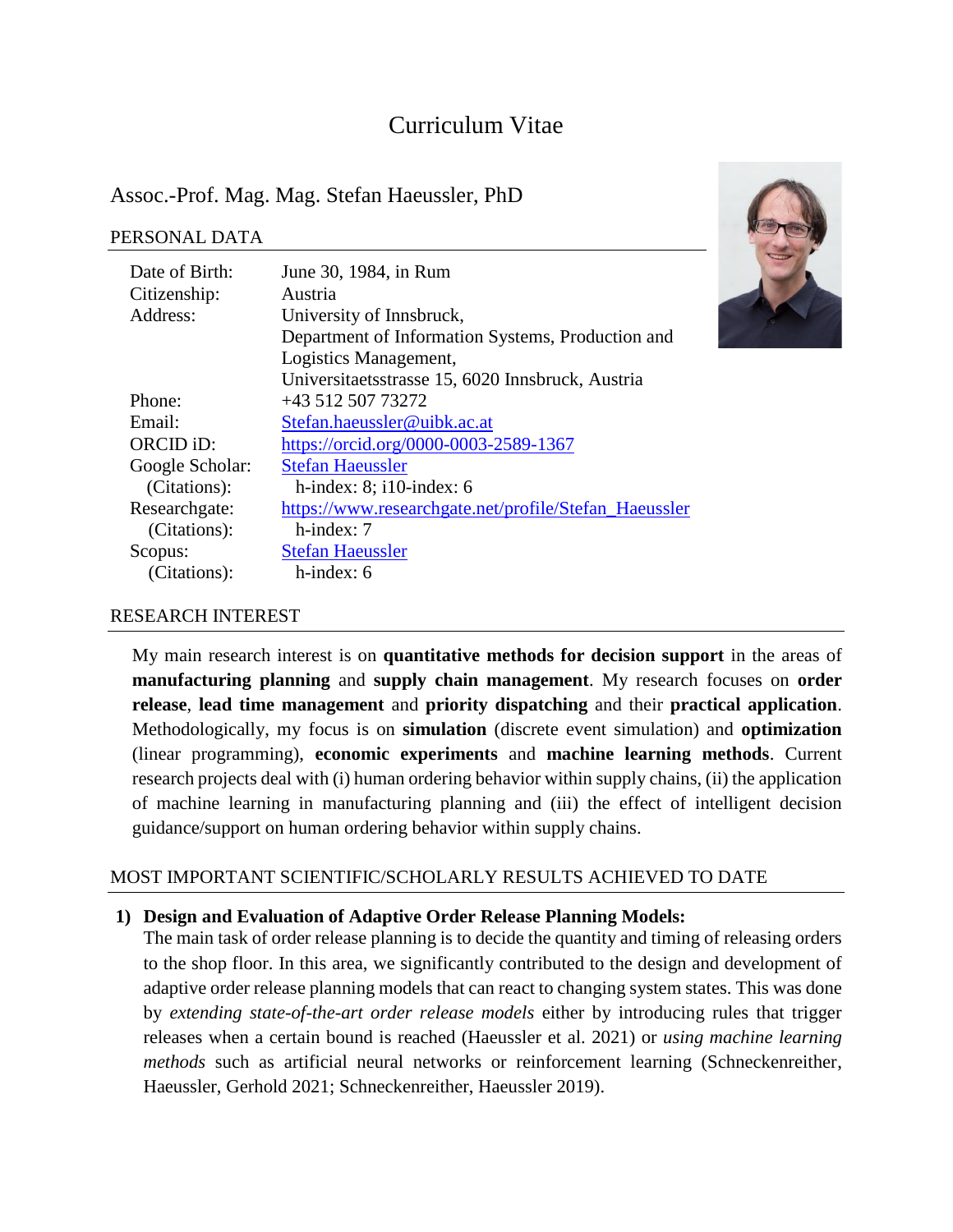### **2) Understanding the vicious cycle of the Lead Time Syndrome:**

The lead time syndrome describes a positive feedback loop of increased ordering and rising lead times. In our research, we analyzed the *detrimental effects* of this phenomenon (Thürer et al. 2022) and found behavioral causes such as hedging behavior due to various forms of uncertainty. (Haeussler et al. 2021).

### **3) Increasing applicability of workload control (WLC) order release concepts:**

WLC is a manufacturing planning and control concept that aims for short and predictable lead times by controlling order release and thus the level of Work-In-Process (WIP). We increased the applicability of this concept by (i) *comparing* various *rule-based and optimization-based models* that identify weaknesses and strengths of different models (Haeussler et al. 2020; Haeussler, Netzer 2020), (ii) *evaluating existing concepts* to new *application domains* such as semiconductor industry (Neuner, Haeussler 2020; Neuner et al. 2020) and (iii) *implementing* existing WLC-models *to industry* (Hutter, et al. 2018).

### EDUCATION

### 2020 **Habilitation/Venia for Business Administration**

*University of Innsbruck*

Cumulative Habilitation: *Applicability and Refinements of Quantitative Operations Management Models for Order Release Planning and Beyond.*

### 2009 – 2014 **Ph.D. Management**

*University of Innsbruck*

Committee: Martin Grunow (Technical University of Munich), Hubert Missbauer (University of Innsbruck), Reha Uzsoy (North Carolina State University).

PhD Thesis: *Comparison of two optimization based order release models with fixed and variable lead times and an empirical validation of meta-models of work centres in order release planning.*

### 2004 – 2010 **Mag. phil. Political Science**

*University of Innsbruck*

Committee: Reinhold Gaertner, Heinrich Neisser, Fritz Plasser (all University of Innsbruck); Diploma Thesis: *The African American voting behavior in the 2008 presidential elections.*

# 2004 – 2010 **Mag. rer.soc.oec. Business Administration** *University of Innsbruck* Advisor: Hubert Missbauer (University of Innsbruck); Diploma Thesis: *Empirical Validation of Enhanced Clearing Function Models.*

### 2007 – 2008 **Year abroad at University of New Orleans, USA.**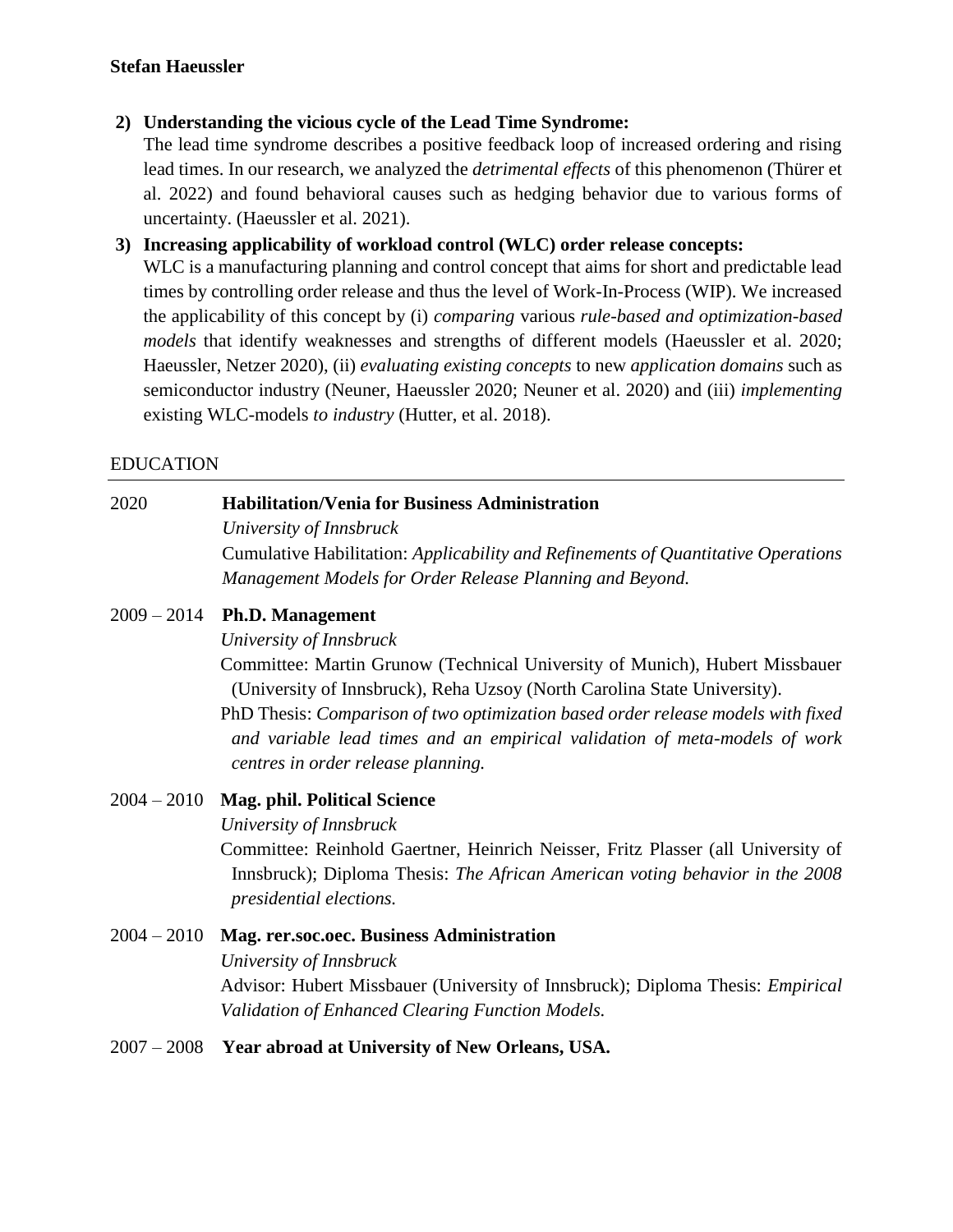#### WORK EXPERIENCE

| $2020 - now$         | <b>Associate Professor</b>                                                                                                                                                                                                                                                                                                                                                                                                 |  |
|----------------------|----------------------------------------------------------------------------------------------------------------------------------------------------------------------------------------------------------------------------------------------------------------------------------------------------------------------------------------------------------------------------------------------------------------------------|--|
|                      | Department of Information Systems, Production and Logistics Management,                                                                                                                                                                                                                                                                                                                                                    |  |
|                      | University of Innsbruck.                                                                                                                                                                                                                                                                                                                                                                                                   |  |
|                      | Advisor and co-advisor of several bachelor, diploma, master and PhD-theses; e.g.,<br>in cooperation with Adolf Darbo AG, Audi AG, Hilti AG, Liebherr-Hausgeraete<br>Lienz GmbH, Swarco AG, Swarovski, Tirol Werbung, Voestalpine AG.<br>Since 2018: Associate Dean of Studies: Master's Programme Information Systems<br>Since 2021: Member of the Tenure Track (Qualification Agreement – 'QV-Beirat')<br>Advisory Board. |  |
|                      | $2014 - 2020$ Assistant Professor                                                                                                                                                                                                                                                                                                                                                                                          |  |
|                      | Department of Information Systems, Production and Logistics Management,<br>University of Innsbruck.                                                                                                                                                                                                                                                                                                                        |  |
|                      | <i>Research stay</i> at the North Carolina State University from July – October 2018.                                                                                                                                                                                                                                                                                                                                      |  |
| $2013 - 2014$ Lector | Department of Information Systems, Production and Logistics Management,<br>University of Innsbruck.                                                                                                                                                                                                                                                                                                                        |  |
|                      | 2009 – 2013 Research Assistant Praedoc<br>Department of Information Cruisma, Duadration and Logistics Management                                                                                                                                                                                                                                                                                                           |  |

Department of Information Systems, Production and Logistics Management, University of Innsbruck.

In 2008 **Intern at the Austrian embassy, Washington, DC, USA**. Political-, Cultural and Economic and Finance Departments.

### SCIENTIFIC ACTIVITIES

- *Ad-Hoc Reviewer*: e.g., 'International Journal of Production Economics', 'International Journal of Production Research', 'IEEE Transactions on Semiconductor Manufacturing', 'Decision Support Systems', 'Omega: The International Journal of Management Science'.
- *Session Chair/Session organizer* at different international conferences: e.g., 'Operations Research OR 2021', 'International Working Seminar on Production Economics', 'IFAC Conference on Manufacturing Modelling, Management and Control'.
- *Co-organizer of international workshops:* 'Innsbruck Workshop on Behavioural Operations and Supply Chain Management'; 'Workload Control – Quo Vadis'; 'Workshop on Production Planning and Scheduling in the Steel Industry'.
- *Guest Editor:* Special Issue of *Applied Sciences* "Workload Control and Order Release: Simulation and Optimization" together with Paolo Renna.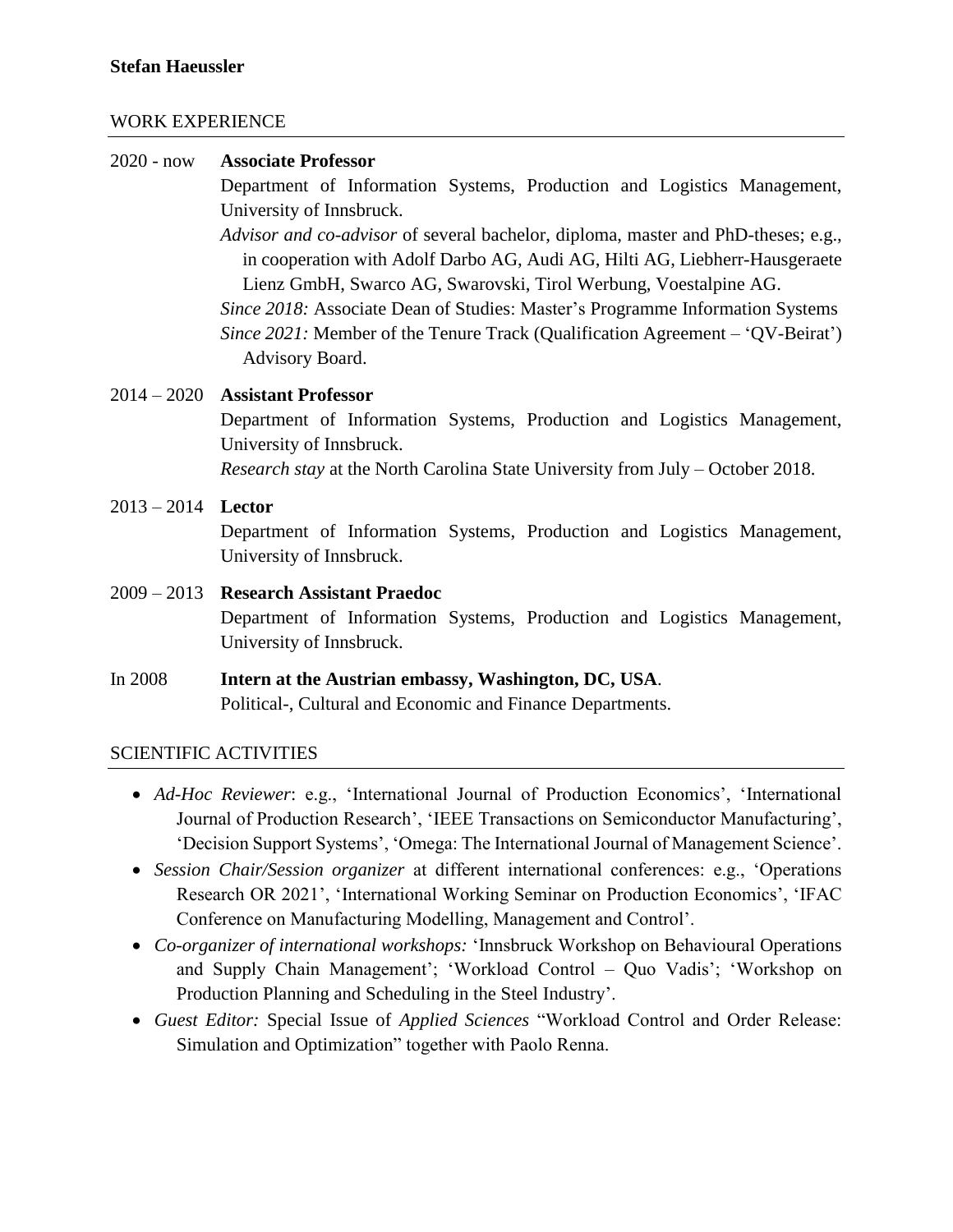### RESEARCH GRANTS/ COLLABORATION IN THIRD-PARTY FUNDED PROJECTS

- 2022 **REINFORCE: Exploiting the potential of reinforcement learning for continuous optimisation of complex and dynamic systems**, **162.491€**. Austrian Research Promotion Agency (FFG), *Project Supervision.*
- 2016 **Smartproduction 4.0. ICT als Key Enabler zur ganzheitlichen Performancesteigerung fuer hochinnovative Stahlprodukte**, **620.000€**. Austrian Research Promotion Agency (FFG), Project Supervision by Prof. Missbauer, *Key member (scientific).*
- 2015 **An experimental analysis of the lead time syndrome (LTS), 19.000€.** Grant for young researchers from the University of Innsbruck. *Project supervision.*
- 2015 **Production smoothing in optimization based order release models. (ProdSmoothOpt), 4.000€.** Grant from D. Swarovski KG. *Project supervision.*

### RESEARCH GRANTS – UNDER REVIEW

- *Smart Manufacturing Planning and Control*: *Reinforcement Learning for Lead Time Management and Capacity Planning* (SMART MPC); 349.440€. Austrian Science Fund (FWF).
- •*Ordering Behavior for Scarce Resources in Pandemics* (ORDERSCAP); 291.880€. Austrian Science Fund (FWF).
- •*Robot Teammates and the Future of Work* (TEAMBOT); 345.891€. International Project together with Prof. Seeber from Grenoble Ecole de Management, Austrian Science Fund (FWF).

#### SELECTED PEER REVIEWED PUBLICATIONS

- 2022 Thuerer, M.; Fernandes, N.O.; Haeussler, S.; Stevenson, M. Dynamic planned lead times in production planning and control systems: does the lead time syndrome matter? *International Journal of Production Research, in press.* [https://doi.org/10.1080/00207543.2022.2034193,](https://doi.org/10.1080/00207543.2022.2034193) citation count:  $0<sup>1</sup>$ 
	- Haeussler, S.; Neuner, P.; Thuerer, M. Balancing Earliness and Tardiness within Workload Control Order Release: An Assessment by Simulation. *Flexible Services and Manufacturing Journal, in press*. [https://doi.org/10.1007/s10696-021-09440-9,](https://doi.org/10.1007/s10696-021-09440-9) citation count: 1.
- 2021 Schneckenreither, M.; Windmueller, S.; Haeussler, S. Smart Short Term Capacity Planning: A Reinforcement Learning Approach. In: *IFIP International Conference on Advances in Production Management Systems, 258-266. Springer, Cham.* [https://doi.org/10.1007/978-3-030-85874-2\\_27,](https://doi.org/10.1007/978-3-030-85874-2_27) citation count: 0.
	- Haeussler, S.; Stefan, M.; Schneckenreither, M.; Onay, A. The lead time updating trap: Analyzing human behavior in capacitated supply chains. *International Journal of Production Economics, 234, 108034*. [https://doi.org/10.1016/j.ijpe.2021.108034,](https://doi.org/10.1016/j.ijpe.2021.108034) citation count: 4.

 $\overline{a}$ <sup>1</sup> The citation count is taken from Google Scholar.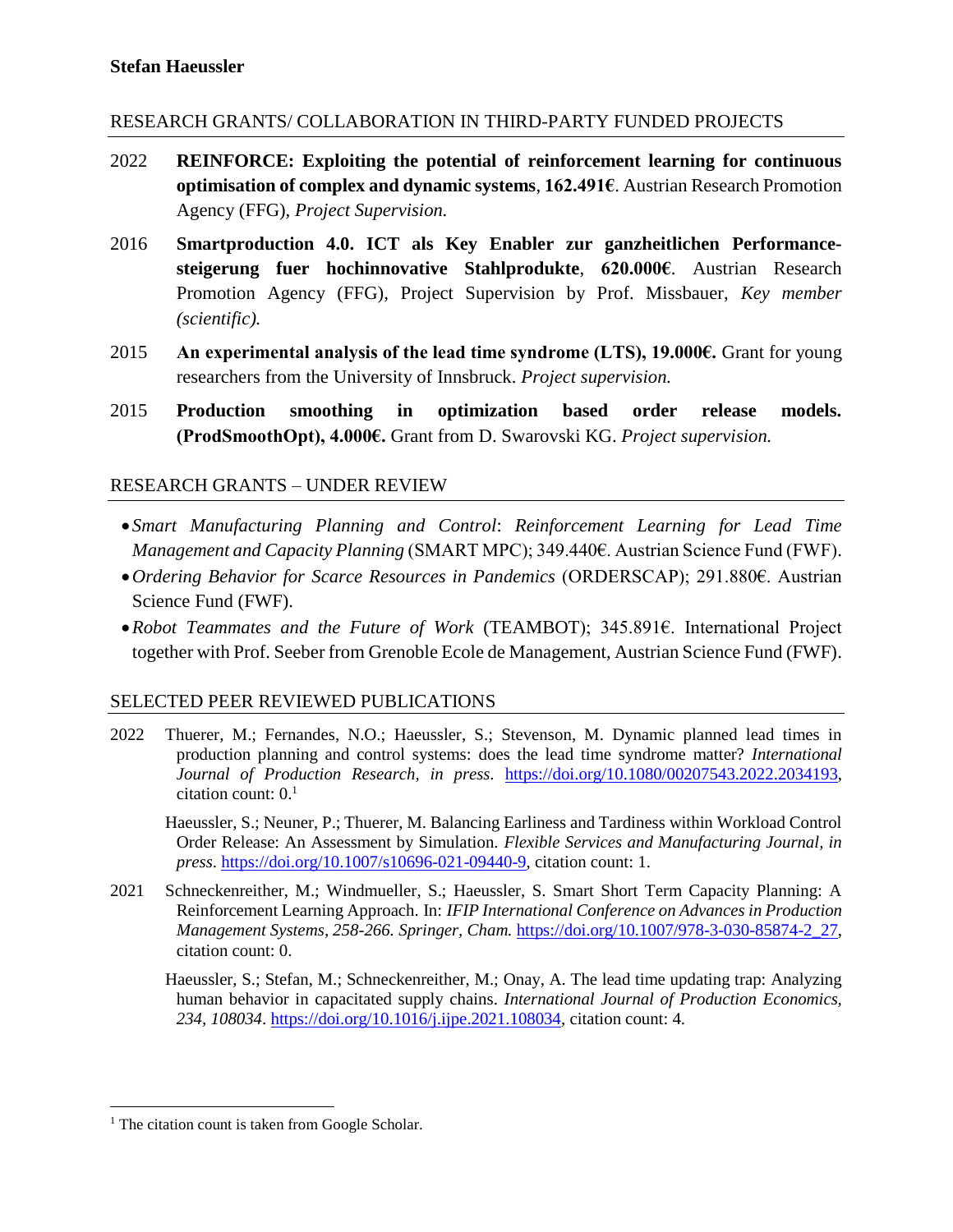- Schneckenreither, M.; Haeussler, S.; Gerhold, C. Order Release Planning with Predictive Lead Times: A Machine Learning Approach. *International Journal of Production Research, 59(11), 3285-3303*. [https://doi.org/10.1080/00207543.2020.1859634,](https://doi.org/10.1080/00207543.2020.1859634) citation count: 14.
- Neuner, P.; Haeussler, S. Rule Based Workload Control in Semiconductor Manufacturing Revisited. *International Journal of Production Research, 59(19), 5972-5991*. [https://doi.org/10.1080/00207543.2020.1797208,](https://doi.org/10.1080/00207543.2020.1797208) citation count: 6.
- 2020 Haeussler, S.; Stampfer, C.; Missbauer, H. Comparison of two optimization-based order release models with fixed and variable lead times. *International Journal of Production Economics, 227, 107682*. [https://doi.org/10.1016/j.ijpe.2020.107682,](https://doi.org/10.1016/j.ijpe.2020.107682) citation count: 19.

Haeussler, S.; Netzer, P. Comparison between rule- and optimization-based workload control concepts: a simulation optimization approach. *International Journal of Production Research, 58(12), 3724-3743.* [https://doi.org/10.1080/00207543.2019.1634297,](https://doi.org/10.1080/00207543.2019.1634297) citation count: 20.

- Neuner, P.; Haeussler, S.; Ilmer, Q. Periodic Workload Control: A Viable Alternative for Semiconductor Manufacturing. *2020 Winter Simulation Conference (WSC), 2020, 1765-1776*. [https://doi.org/10.1109/WSC48552.2020.9384083,](https://doi.org/10.1109/WSC48552.2020.9384083) citation count: 2.
- 2019 Banken, V.; Ilmer, Q.; Seeber, I.; Haeussler, S. A Method for Smart Idea Allocation in Crowd-Based Idea Selection. *Decision Support Systems*, *124, 113072.* [https://doi.org/10.1016/j.dss.2019.113072,](https://doi.org/10.1016/j.dss.2019.113072) citation count: 9.
	- Schneckenreither, M.; Haeussler, S. Reinforcement Learning Methods for Operations Research Applications: The Order Release Problem. *Lecture Notes in Computer Science, 11331, 545-559.* [https://doi.org/10.1007/978-3-030-13709-0\\_46,](https://doi.org/10.1007/978-3-030-13709-0_46) citation count: 20.
	- Haeussler, S.; Schneckenreither, M.; Gerhold, C. Adaptive Order Release Planning with Dynamic Lead Times. *IFAC-PapersOnLine*, *52(13), 1890-1895.*  [https://doi.org/10.1016/j.ifacol.2019.11.478,](https://doi.org/10.1016/j.ifacol.2019.11.478) citation count: 8.
	- Ilmer, Q.; Haeussler, S.; Missbauer, H. Optimal Synchronization of the Hot Rolling Stage in Steel Production. *IFAC-PapersOnLine*, *52(13), 1615-1619.*  [https://doi.org/10.1016/j.ifacol.2019.11.478,](https://doi.org/10.1016/j.ifacol.2019.11.478) citation count: 3.
- 2018 Hutter, T.; Haeussler, S.; Missbauer, H. Successful Implementation of an Order Release Mechanism based on Workload Control: A Case Study of a Make-To-Stock Manufacturer. *International Journal of Production Research, 56(4), 1565-1580.* <https://doi.org/10.1080/00207543.2017.1369598>, citation count: 27.
- 2014 Haeussler, S.; Missbauer, H. Empirical validation of meta-models of work centres in order release planning. *International Journal of Production Economics, 149, 102-116.*  [https://doi.org/10.1016/j.ijpe.2013.08.021,](https://doi.org/10.1016/j.ijpe.2013.08.021) citation count: 28.

#### WORKING PAPERS

- Aouam, T.; Haeussler, S.; Uzsoy, R. Coordinating Order Acceptance and Release Planning with Demand Uncertainty, *Working paper*, University of Innsbruck.
- Banken, V.; Ilmer, Q.; Seeber, I.; Haeussler, S. The Power of Likes Analyzing Herding Behavior of Crowds in Idea Evaluation. *Working paper*, University of Innsbruck.
- Fodor, J.; Neuner, P.; Haeussler, S.; Blossey, G. To expedite or not: boon and bane of dynamic dispatching. *Working paper*, University of Innsbruck.
- Ghadimi, F.; Aouam, T.; Haeussler, S.; Uzsoy, R. Centralized and decentralized systems for coordinating order acceptance and release planning. *Working paper*, University of Innsbruck.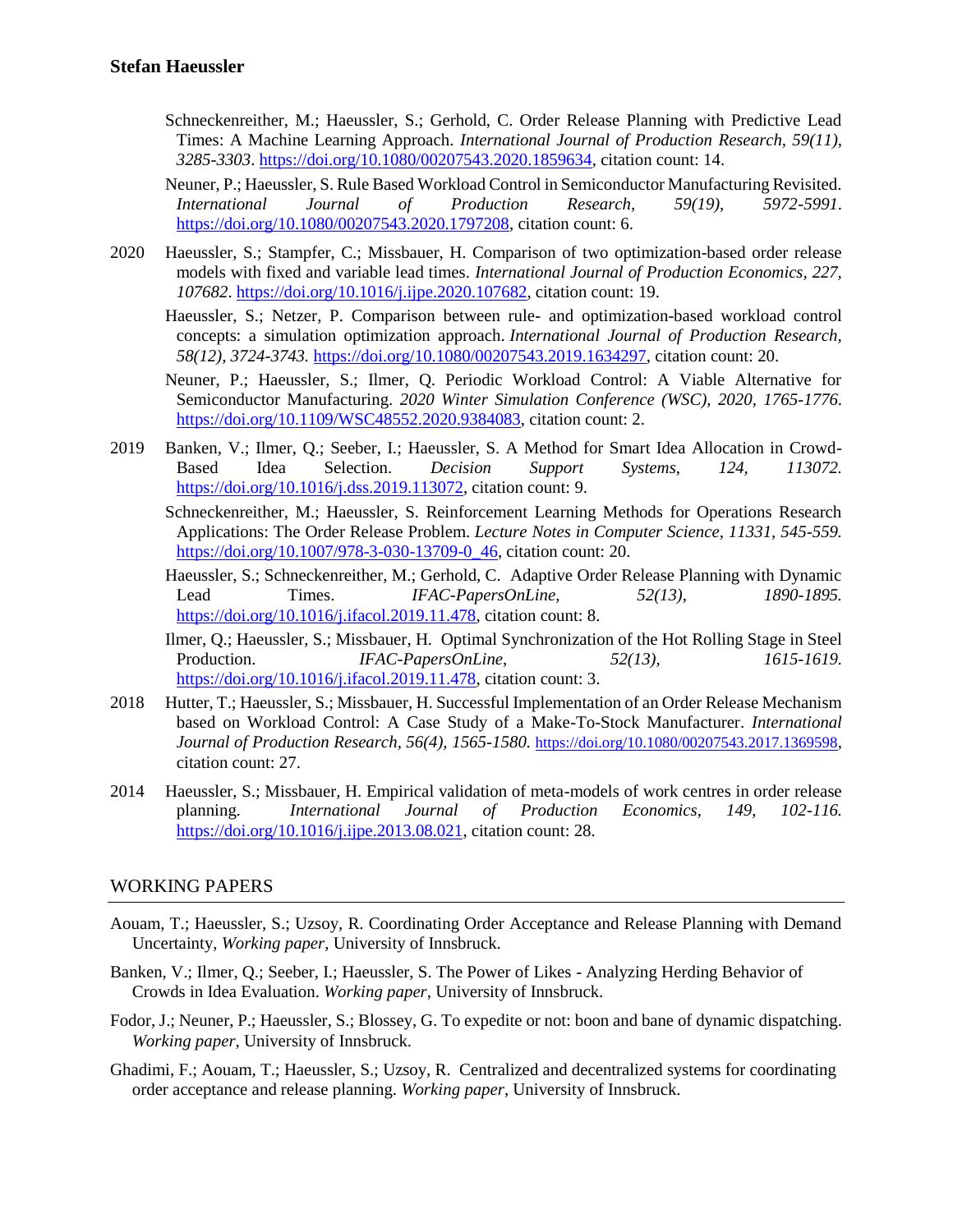- Ilmer, Q.; Haeussler, S.; Missbauer, H. Slab assignment to non-identical reheat furnaces running in parallel mode. *Working paper*, University of Innsbruck.
- Ilmer, Q.; Haeussler, S.; Stefan, M. The missing link in the bullwhip effect in capacitated supply chains: The vicious cycle of the Lead Time Syndrome. *Working paper*, University of Innsbruck.
- Ilmer, Q.; Haeussler, S.; Uzsoy, R. Optimization Based Order Release Models in Dual Resource Constraint production systems, *Working paper*, University of Innsbruck.
- Neuner, P.; Haeussler, S. Adaptive order release: Should we control or forecast lead times?, *Working paper*, University of Innsbruck.
- Neuner, P.; Ilmer, Q.; Haeussler, S.; Missbauer, H.; Uzsoy, R. Bringing Together what Belongs Together: Combining Optimization- and Rule-based Workload Control Concepts, *Working paper*, University of Innsbruck.
- Schneckenreither, M.; Haeussler, S; Peiro, J. Average Reward Adjusted Deep Reinforcement Learning for Order Release Planning in Manufacturing. *Working paper*, University of Innsbruck.
- Schneckenreither, M.; Haeussler, S. Smart Short Term Capacity Planning in a rolling horizon environment. *Working paper*, University of Innsbruck.

#### CONFERENCE, WORKSHOP PRESENTATIONS, GUEST LECTURES AND TALKS

- 2021 Smart short term capacity planning: A reinforcement learning approach. *Advances in Production Management Systems (APMS) Conference*, virtual Nantes, France.
- 2020 Periodic Workload Control: A Viable Alternative for Semiconductor Manufacturing, *Winter Simulation Conference, virtual*, Orlando, USA.

Human Decision Making in Systems with Limited Capacity. 1st virtual IFAC World Congress, Berlin, Germany.

Fragstellung trifft Analysemethode- Data Science Projekte in produzierenden KMUs. online seminar organized by the Standortagentur Tirol, Innsbruck.

Integration of Order Acceptance into Optimization Based Order Release models. *21 st International Working Seminar on Production Economics,* Innsbruck, Austria.

- 2019 Adaptive Order Release Planning with Dynamxic Lead Times. *9 th IFAC Conference on Manufacturing Modelling, Management and Control*, Berlin, Germany.
- 2018 Boon and Bane of Big Data for Lead Time Management, *Guest lecture at the North Carolina State University*, Raleigh, USA.

Comparison between Rule- and Optimization based Workload Control Concepts: A Simulation-based Optimization approach, *20th International Working Seminar on Production Economics,* Innsbruck, Austria.

- 2017 Comparison between Rule- and Optimization based Workload Control Concepts, *International Conference on Operations Research 2017,* Berlin, Germany.
- 2016 Successful Implementation of an Order Release Mechanism based on Workload Control: A Case Study of a Make-To-Stock Manufacturer, *19th International Working Seminar on Production Economics,* Innsbruck, Austria.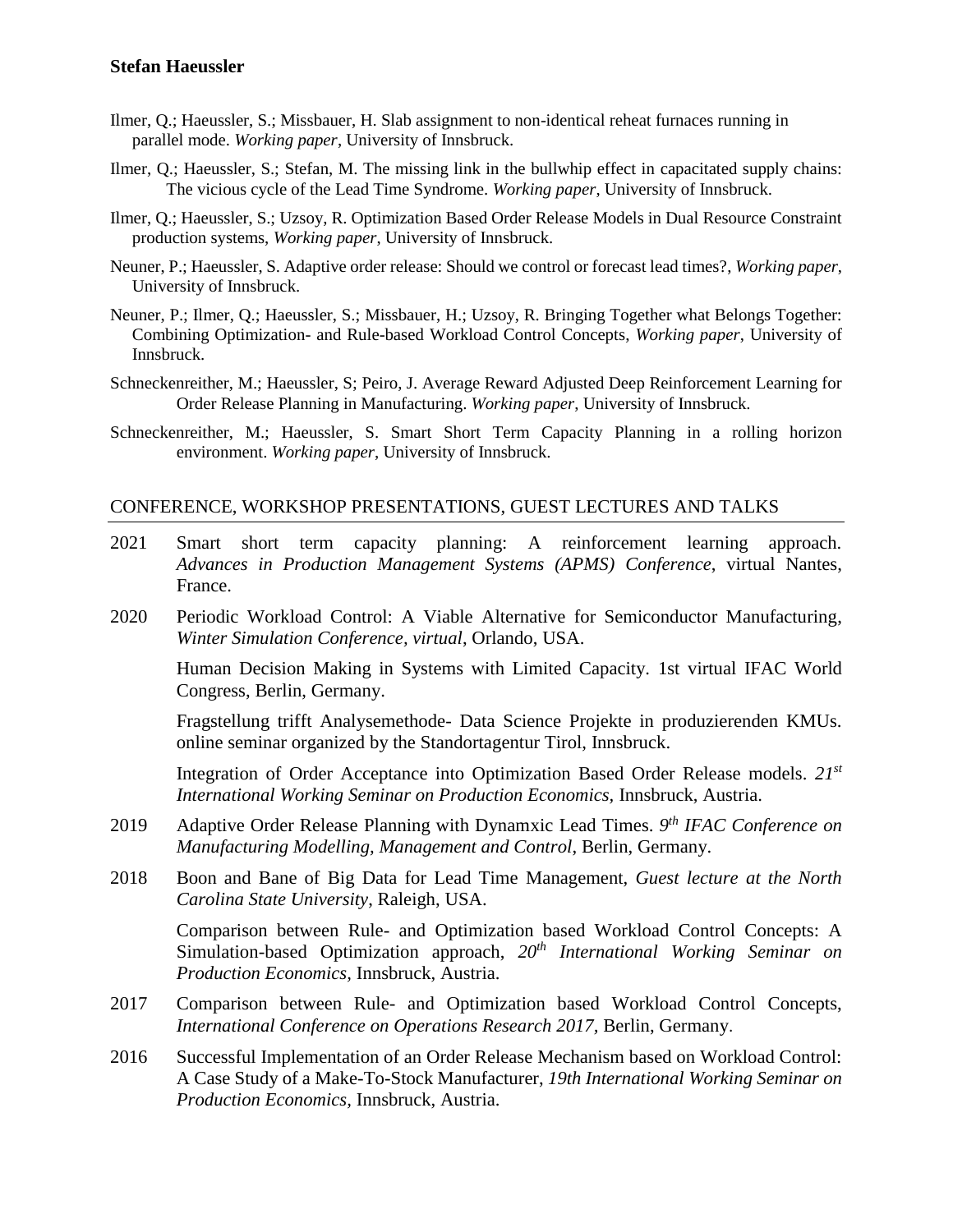- 2015 Integration of order acceptance decisions into optimization based order release models: A simulation study, *CORS/INFORMS Joint International Conference,* Montreal, Canada.
- 2014 Integration of the order entry level into optimization based order release models, *5th Workshop on Young Academic's Management Science,* Graz, Austria.

### AWARDS/HONORS

- 2021 **Scientific Research Award** *Municipal Council of Innsbruck.*
- 2020 **Best student paper award 2020** *University of Innsbruck* for: Banken, V., Ilmer, Q., Seeber, I., *Haeussler, S.*, 2019. A method for Smart Idea Allocation in crowd-based idea selection, *Decision Support Systems, 124, 113072.*
- 2017 Participation at the **6th Lindau Meeting on Economic Sciences.**

### 2014 **Best student paper award 2014**

*University of Innsbruck* for: Haeussler, S., Missbauer, H., 2014. Empirical validation of meta-models of work centres in order release planning, *International Journal of Production Economics, 149, 102-116.*

#### 2008 **Performance-based scholarship of the University of Innsbruck.**

### TEACHING EXPERIENCE

#### $2020 - 2022$ :

#### Bachelor Programme:

- − Four lectures 'Management of productive processes'
- − Four proseminars: 'Management of productive processes' (also together with Dr. Hutter)
- − Two proseminars: 'Production and Logistic Management I' (together with Neuner, M.Sc.)
- − Two lectures: 'Production and Logistic Management I'

#### Master Programme: 'Information Systems':

- − Three seminars: 'Operations Management I: IT-supported Production and Supply Chain Planning Concepts, Methods and Software'
- − Two lectures and seminars: 'Operations Management II: Applying Methods of Operations Management - Optimization, Simulation and Analytics'
- − Three seminars: 'Value-Adding Chain Processes in Organizations'
- − Three seminars: Business Information Systems

#### $2015 - 2019$ :

### Bachelor Programme:

- − Seminar: 'Seminar with Bachelor's thesis'
- − Six lectures 'Management of productive processes' (with Prof. Missbauer or Mag. Traugott)